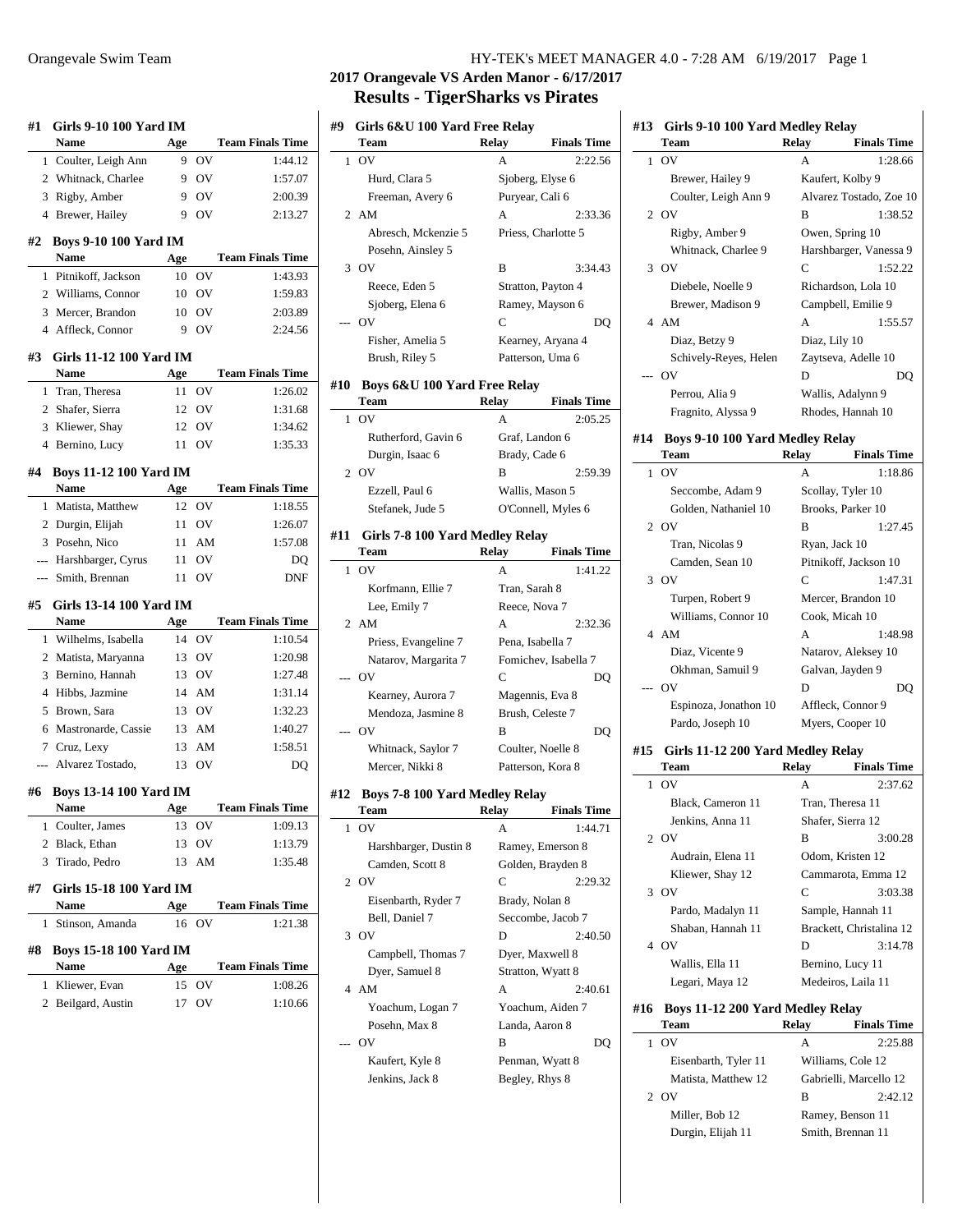#### **(#16 Boys 11-12 200 Yard Medley Relay)**

|       | OV                     | C                   | 3:05.39 |
|-------|------------------------|---------------------|---------|
|       | Harshbarger, Cyrus 11  | Salerno, Elias 12   |         |
|       | Fear, Austin 12        | Begley, Zane 12     |         |
|       | AM                     | A                   | 3:38.62 |
|       | Boswell, Kaleb 11      | Fomichev, Daniel 11 |         |
|       | Mastronarde, Zephan 11 | Posehn, Nico 11     |         |
| $---$ | OV                     | D                   | DO      |
|       | Hunter, Thomas 12      | Myers, Crosby 12    |         |
|       | Henning, Owen 11       | Turpen, Jacob 11    |         |
|       |                        |                     |         |

## **#17 Girls 13-14 200 Yard Medley Relay**

| <b>Team</b>          | Relay | <b>Finals Time</b>     |
|----------------------|-------|------------------------|
| O <sub>V</sub><br>1  | A     | 2:13.75                |
| Ryan, Paige 13       |       | Wilhelms, Isabella 14  |
| Matista, Maryanna 13 |       | Alvarez Tostado,       |
| 2 OV                 | в     | 2:34.79                |
| Bernino, Hannah 13   |       | Brown, Sara 13         |
| Solis, Luisa 13      |       | Karapetyan, Ruzanna 13 |
| AM<br>3              | A     | 3:08.33                |
| 0V                   | C     | 3:23.30                |
| Six, Alana 13        |       | Hedtke, Lauren 13      |
| Cook, Corrina 14     |       | Brooks, Bridgitt 13    |

#### **#18 Boys 13-14 200 Yard Medley Relay**

|     | Team                              | Relav        | <b>Finals Time</b>   |
|-----|-----------------------------------|--------------|----------------------|
|     | $1 \Omega V$                      | A            | 2:09.57              |
|     | Scollay, Cody 13                  |              | Cahill, Patrick 13   |
|     | Black, Ethan 13                   |              | Coulter, James 13    |
| #19 | Girls 15-18 200 Yard Medley Relay |              |                      |
|     | <b>Team</b>                       | Relay        | <b>Finals Time</b>   |
|     | $1$ AM                            | $\mathsf{A}$ | 2:38.16              |
|     | Ortiz, Lizzy 15                   |              | Ray, Hailey 15       |
|     | -- OV                             | A            | DO                   |
|     | Hardenburgh, Alaina 15            |              | Brown, Laura 15      |
|     | Stinson, Amanda 16                |              | Pagliaro, Greysha 15 |
| #20 | Boys 15-18 200 Yard Medley Relay  |              |                      |
|     | <b>Team</b>                       | Relav        | <b>Finals Time</b>   |
| 1   | O <sub>V</sub>                    | A            | 2:32.24              |
|     | Cohen, Sean 15                    |              | Kliewer, Evan 15     |
|     | Beilgard, Austin 17               |              | Dill, David Laroy 16 |
|     |                                   |              |                      |

## **#21 Girls 6&U 25 Yard Free**

|    | <b>Name</b>         | Age |    | <b>Team Finals Time</b> |
|----|---------------------|-----|----|-------------------------|
|    | 1 Puryear, Cali     | 6   | OV | 26.86                   |
| 2  | Hurd, Clara         | 5   | OV | 36.45                   |
| 3  | Abresch, Mckenzie   | 5   | AM | 37.93                   |
| 4  | Priess, Charlotte   | 5   | AM | 38.94                   |
|    | 5 Ramey, Mayson     | 6   | OV | 41.10                   |
| 6  | Freeman, Avery      | 6   | OV | 41.97                   |
| 7  | Sjoberg, Elyse      | 6   | OV | x43.23                  |
| 8  | Fisher, Amelia      | 5   | OV | x45.85                  |
| 9  | Patterson, Uma      | 6   | OV | x48.29                  |
| 10 | Posehn, Ainsley     | 5   | AM | 49.02                   |
| 11 | Brush, Riley        | 5   | OV | x52.45                  |
|    | 12 Sjoberg, Elena   | 6   | OV | x59.99                  |
|    | 13 Stratton, Payton | 4   | OV | x1:08.16                |

## Orangevale Swim Team HY-TEK's MEET MANAGER 4.0 - 7:28 AM 6/19/2017 Page 2

# **2017 Orangevale VS Arden Manor - 6/17/2017 Results - TigerSharks vs Pirates**

|                |                                 |                | OV       |                         |
|----------------|---------------------------------|----------------|----------|-------------------------|
| 14             | Harris, Addison                 | 5              |          | x1:09.51                |
| 15             | Reece, Eden                     | 5              | OV       | x1:10.47                |
| 16             | Kearney, Aryana                 | $\overline{4}$ | OV       | x1:13.36                |
| 17             | Matista, Josie                  | $\overline{4}$ | OV       | x1:22.46                |
| #22            | Boys 6&U 25 Yard Free           |                |          |                         |
|                | Name                            | Age            |          | <b>Team Finals Time</b> |
| 1              | Brady, Cade                     | 6              | OV       | 23.47                   |
| 2              | Buchanan, Damien                | 6              | AM       | 27.03                   |
| 3              | Rutherford, Gavin               | 6              | OV       | 29.50                   |
| 4              | Graf, Landon                    | 6              | OV       | 31.93                   |
| 5              | O'Connell, Myles                | 6              | OV       | 37.76                   |
| 6              | Durgin, Isaac                   | 6              | OV       | x37.83                  |
| 7              | Ezzell, Paul                    | 6              | OV       | x44.99                  |
| 8              | Stefanek, Jude                  | 5              | OV       | x49.77                  |
|                | Wallis, Mason                   | 5              |          |                         |
| 9              |                                 |                | OV       | x50.52                  |
| 10             | O'Connors, Declan               | 6              | OV       | x1:18.30                |
| #23            | Girls 7-8 25 Yard Free          |                |          |                         |
|                | Name                            | Age            |          | <b>Team Finals Time</b> |
| 1              | Tran, Sarah                     | 8              | OV       | 19.90                   |
| 2              | Priess, Evangeline              | 7              | AM       | 23.39                   |
| 3              | Patterson, Kora                 | 8              | OV       | 25.84                   |
| 4              | Reece, Nova                     | 7              | OV       | 27.02                   |
| 5              | Fomichev, Isabella              | 7              | AM       | 28.49                   |
| 6              | Kearney, Aurora                 | 7              | OV       | 29.22                   |
| 7              | Small, Macey                    | 8              | OV       | x29.50                  |
| 8              | Natarov, Margarita              | 7              | AM       | 31.67                   |
| 9              | Brush, Celeste                  | 7              | OV       | x34.67                  |
|                | 10 Gabrielli, Elisa             | 8              | OV       | x35.62                  |
| 11             | Guinn, Keira                    | 8              | OV       | x39.68                  |
| 12             | Magennis, Eva                   | 8              | OV       | x53.17                  |
| 13             | Gentry, Cassidy                 | 8              | AM       | 53.43                   |
|                |                                 |                |          |                         |
| #24            | Boys 7-8 25 Yard Free           |                |          |                         |
|                | <b>Name</b>                     | Age            |          | <b>Team Finals Time</b> |
| 1              | Posehn, Max                     | 8              | AM       | 22.11                   |
| 2              | Penman, Wyatt                   | 8              | OV       | 22.15                   |
| 3              | Brady, Nolan                    | 8              | OV       | 22.60                   |
| 4              | Stratton, Wyatt                 | 8              | OV       | 24.65                   |
| 5              | Dyer, Samuel                    | 8              | OV       | 28.94                   |
| 6              | Matista, Dawson                 | 7              | ov       | x30.19                  |
| 7              | Bain, Jacoby                    | 8              | OV       | x30.23                  |
| 8              | Eisenbarth, Ryder               | 7              | OV       | x30.30                  |
| 9              | Dyer, Maxwell                   | 8              | OV       | x31.32                  |
| 10             | Audrain, Alden                  | 8              | OV       | x33.15                  |
| 11             | Yoachum, Logan                  | 7              | AM       | 33.19                   |
| 12             | Yoachum, Aiden                  | 7              | AM       | 34.61                   |
| 13             | Hunter, Oliver                  | 8              | OV       | x36.98                  |
| 14             | Comer, Devan                    | 7              | OV       | x37.90                  |
| 15             | Karapetyan, Shaunt              | 7              | OV       | x41.37                  |
|                |                                 |                |          |                         |
| #25            | Girls 9-10 25 Yard Free<br>Name | Age            |          | <b>Team Finals Time</b> |
| 1              | Rhodes, Hannah                  | 10             | OV       | 16.71                   |
| 2              | Kaufert, Kolby                  | 9              |          |                         |
| 3              | Harshbarger, Vanessa            | 9              | OV<br>OV | 18.08<br>19.74          |
| $\overline{4}$ | Rigby, Amber                    | 9              | OV       | 20.56                   |
| 5              | Owen, Spring                    | 10             | OV       | x21.37                  |
|                |                                 |                |          |                         |

| 6              | Diebele, Noelle                | 9   | OV             | x22.07                  |
|----------------|--------------------------------|-----|----------------|-------------------------|
| 7              | Schively-Reyes, Helen          | 10  | AM             | 22.09                   |
| 8              | Brewer, Madison                | 9   | OV             | x22.50                  |
| 9.             | Campbell, Emilie               | 9   | OV             | x22.54                  |
| 10             | Diaz, Lily                     | 10  | AM             | 23.26                   |
| 11             | Wallis, Adalynn                | 9   | OV             | x23.59                  |
| 12             | Richardson, Lola               | 10  | OV             | x24.54                  |
|                | 13 Perrou, Alia                | 9   | OV             | x26.74                  |
| 14             | Zaytseva, Adelle               | 10  | AM             | 28.28                   |
| 15             | Diaz, Betzy                    | 9   | AM             | 30.20                   |
|                | 16 Fragnito, Alyssa            | 9   | OV             | x31.75                  |
| 17             | Six, Ashlyn                    | 9   | OV             | x36.32                  |
|                |                                |     |                |                         |
| #26            | Boys 9-10 25 Yard Free<br>Name | Age |                | <b>Team Finals Time</b> |
| 1              | Scollay, Tyler                 | 10  | OV             | 15.10                   |
| $\overline{2}$ | Golden, Nathaniel              | 10  | OV             | 15.48                   |
| 3              | Brooks, Parker                 | 10  | OV             | 16.86                   |
| 4              | Seccombe, Adam                 | 9   | OV             | 17.07                   |
| 5              | Tran, Nicolas                  | 9   | OV             | x18.10                  |
| 6              | Campbell, Josiah               | 10  | AM             | 18.55                   |
| 7              | Howton, Joshua                 | 9   | OV             | x18.93                  |
| 8              | Natarov, Aleksey               | 10  | AM             | 19.82                   |
| 9              | Galvan, Jayden                 | 9   | AM             | 20.12                   |
| 10             | Turpen, Robert                 | 9   | OV             | x20.22                  |
| 11             | Cook, Micah                    | 10  | OV             | x21.45                  |
|                | 12 Espinoza, Jonathon          | 10  | OV             | x23.10                  |
| 13             | Winchell, Nate                 | 10  | OV             | x23.47                  |
| 14             | Diaz, Vicente                  | 9   | AM             | 23.91                   |
| 15             | Myers, Cooper                  | 10  | OV             | x24.59                  |
| 16             | Dukes, John                    | 9   | AM             | x25.24                  |
| 17             | Pardo, Joseph                  | 10  | OV             | x32.05                  |
|                |                                |     |                |                         |
| #27            | Girls 11-12 50 Yard Free       |     |                |                         |
|                | Name                           | Age |                | <b>Team Finals Time</b> |
| 1              | Odom, Kristen                  | 12  | OV             | 36.02                   |
| $\overline{2}$ | Cammarota, Emma                | 12  | OV             | 36.34                   |
| 3              | Shaban, Hannah                 | 11  | OV             | 37.74                   |
| $\overline{4}$ | Brackett, Christalina          | 12  | OV             | 38.35                   |
| 5              | <b>Black</b> . Cameron         | 11  | OV             | x38.36                  |
| 6              | Audrain, Elena                 | 11  | OV             | x40.82                  |
| 7              | Wallis, Ella                   | 11  | OV             | x44.14                  |
| 8              | Howton, Hannah                 | 11  | OV             | x45.09                  |
| 9              | Miller, Tatiana                | 11  | OV             | x48.43                  |
|                | 10 Howton, Haylei              | 11  | OV             | x49.12                  |
| 11             | Perrou, Alisia                 | 11  | OV             | x51.32                  |
| #28            | Boys 11-12 50 Yard Free        |     |                |                         |
|                | Name                           | Age |                | <b>Team Finals Time</b> |
| 1              | Matista, Matthew               | 12  | OV             | 29.77                   |
| $\overline{2}$ | Gabrielli, Marcello            | 12  | OV             | 30.18                   |
| 3              | Williams, Cole                 | 12  | O <sub>V</sub> | 30.54                   |
| 4              | Miller, Bob                    | 12  | OV             | 35.74                   |
| 5              | Eisenbarth, Tyler              | 11  | OV             | x36.29                  |
| 6              | Penman, Bode                   | 11  | OV             | x36.83                  |
| 7              | Henning, Owen                  | 11  | OV             | x37.35                  |
| 8              | Begley, Zane                   | 12  | OV             | x38.81                  |
| 9              | Hunter, Thomas                 | 12  | OV             | x39.29                  |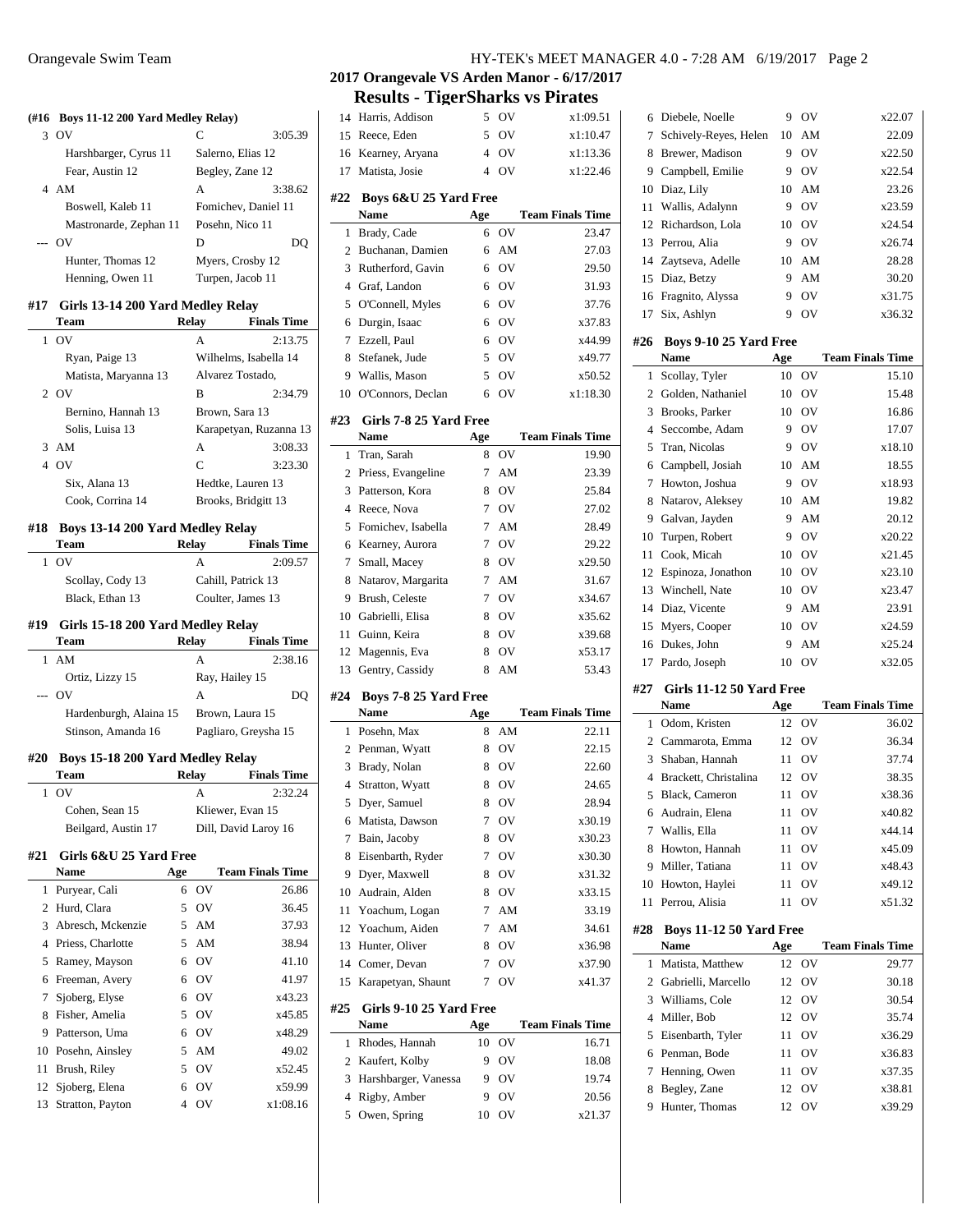| (#28           | <b>Boys 11-12 50 Yard Free)</b>        |     |       |                         |
|----------------|----------------------------------------|-----|-------|-------------------------|
| 10             | Fear, Austin                           | 12  | OV    | x40.30                  |
| 11             | Brown, Steven                          | 11  | OV    | x40.53                  |
|                | 12 Mastronarde, Zephan                 | 11  | AM    | 43.30                   |
|                | 13 Posehn, Nico                        | 11  | AM    | 46.63                   |
| 14             | Myers, Crosby                          | 12  | OV    | x52.19                  |
| #29            | <b>Girls 13-14 50 Yard Free</b>        |     |       |                         |
|                | Name                                   | Age |       | <b>Team Finals Time</b> |
| 1              | Wilhelms, Isabella                     | 14  | OV    | 28.83                   |
| 2              | Alvarez Tostado,                       | 13  | OV    | 28.90                   |
| 3              | Matista, Maryanna                      | 13  | OV    | 30.69                   |
| 4              | Karapetyan, Ruzanna                    | 13  | OV    | 32.52                   |
| 5              | Priess, Madelyn                        | 14  | AM    | 32.54                   |
| 6              | Hibbs, Jazmine                         | 14  | AM    | 34.83                   |
| 7              | Whisman, Meredith                      | 14  | AM    | 35.44                   |
| 8              | Mastronarde, Cassie                    | 13  | AM    | 36.43                   |
| 9              | Brooks, Bridgitt                       | 13  | OV    | x37.04                  |
| 10             | Mureness, Kaylah                       | 14  | AM    | x38.03                  |
| 11             | Cook, Corrina                          | 14  | OV    | x38.47                  |
|                | 12 Six, Alana                          |     | 13 OV | x41.29                  |
| 13             | Ping, Ellie                            | 13  | AM    | x44.68                  |
|                | 14 Cruz, Lexy                          | 13  | AM    | x45.71                  |
|                |                                        |     |       |                         |
| #30            | <b>Boys 13-14 50 Yard Free</b><br>Name | Age |       | <b>Team Finals Time</b> |
| 1              | Coulter, James                         | 13  | OV    | 25.54                   |
|                | 2 Cahill, Patrick                      | 13  | OV    | 30.83                   |
| 3              | McCarthy, Gabriel                      | 14  | OV    | 33.09                   |
|                | 4 Tirado, Pedro                        | 13  | AM    | 33.83                   |
| 5              | Gentry, Brett                          | 14  | AM    | 56.22                   |
| 6              | Fragnito, Christopher                  | 13  | OV    | 1:21.46                 |
|                |                                        |     |       |                         |
| #31            | Girls 15-18 50 Yard Free               |     |       |                         |
|                | <b>Name</b>                            | Age |       | <b>Team Finals Time</b> |
| 1              | Pagliaro, Greysha                      | 15  | OV    | 30.32                   |
|                | 2 Hardenburgh, Alaina                  |     | 15 OV | 30.55                   |
| 3              | Brown, Laura                           | 15  | OV    | 30.68                   |
| $\overline{4}$ | Ortiz, Lizzy                           | 15  | AM    | 30.73                   |
| 5              | Ray, Hailey                            | 15  | AM    | 42.41                   |
| #32            | Boys 15-18 50 Yard Free                |     |       |                         |
|                | Name                                   | Age |       | <b>Team Finals Time</b> |
| 1              | Beilgard, Austin                       | 17  | OV    | 27.32                   |
| 2              | Walder, Pace                           | 15  | OV    | 29.02                   |
| 3              | Dill, David Laroy                      | 16  | OV    | 33.12                   |
| 4              | Cohen, Sean                            | 15  | OV    | 37.48                   |
| #33            | Girls 6&U 25 Yard Back                 |     |       |                         |
|                | <b>Name</b>                            | Age |       | <b>Team Finals Time</b> |
| 1              | Puryear, Cali                          | 6   | OV    | 29.65                   |
| 2              | Ramey, Mayson                          | 6   | OV    | 39.70                   |
| 3              | Hurd, Clara                            | 5   | OV    | 41.47                   |
| 4              | Abresch, Mckenzie                      | 5   | AM    | 49.99                   |
| 5              | Freeman, Avery                         | 6   | OV    | 50.42                   |
| 6              | Posehn, Ainsley                        | 5   | AM    | 51.43                   |
| 7              | Sjoberg, Elyse                         | 6   | OV    | x56.33                  |

8 Reece, Eden 5 OV x56.81

| 10             | Fisher, Amelia         | 5              | ov             | x1:01.12                |
|----------------|------------------------|----------------|----------------|-------------------------|
| 11             | Stratton, Payton       | $\overline{4}$ | OV             | x1:07.85                |
| 12             | Sjoberg, Elena         | 6              | OV             | x1:07.91                |
| 13             | Brush, Riley           | 5              | OV             | x1:15.93                |
|                | 14 Harris, Addison     | 5              | OV             | x1:22.33                |
|                | 15 Patterson, Uma      | 6              | OV             | x1:42.01                |
|                | --- Matista, Josie     | $\overline{4}$ | OV             | DQ                      |
| ---            | Priess, Charlotte      | 5              | AM             | DQ                      |
| #34            | Boys 6&U 25 Yard Back  |                |                |                         |
|                | <b>Name</b>            | Age            |                | <b>Team Finals Time</b> |
| 1              | Brady, Cade            | 6              | O <sub>V</sub> | 31.92                   |
| 2              | Graf, Landon           | 6              | OV             | 36.47                   |
| 3              | Buchanan, Damien       | 6              | AM             | 37.70                   |
| 4              | O'Connell, Myles       | 6              | OV             | 38.41                   |
| 5              | Rutherford, Gavin      | 6              | OV             | 40.40                   |
| 6              | Durgin, Isaac          | 6              | OV             | x45.02                  |
| 7              | Ezzell, Paul           | 6              | OV             | x54.28                  |
| 8              | Wallis, Mason          | 5              | OV             | x1:01.20                |
| 9              | Stefanek, Jude         | 5              | OV             | x1:13.26                |
|                | 10 O'Connors, Declan   | 6              | OV             | x2:24.97                |
| #35            | Girls 7-8 25 Yard Back |                |                |                         |
|                | Name                   | Age            |                | <b>Team Finals Time</b> |
| 1              | Whitnack, Saylor       | 7              | OV             | 25.24                   |
| 2              | Lee, Emily             | 7              | OV             | 27.55                   |
| 3              | Korfmann, Ellie        | 7              | OV             | 28.11                   |
| $\overline{4}$ | Fomichev, Isabella     | 7              | AM             | 31.11                   |
| 5              | Mercer, Nikki          | 8              | OV             | 32.76                   |
| 6              | Pena, Isabella         | 7              | AM             | 33.50                   |
| 7              | Mendoza, Jasmine       | 8              | OV             | x36.30                  |
| 8              | Coulter, Noelle        | 8              | OV             | x40.13                  |
| 9              | Small, Macey           | 8              | OV             | x41.26                  |
|                | 10 Guinn, Keira        | 8              | OV             | x1:05.82                |
| ---            | Natarov, Margarita     | 7              | AM             | DQ                      |
| $---$          | Gentry, Cassidy        | 8              | AM             | DQ                      |
| #36            | Boys 7-8 25 Yard Back  |                |                |                         |
|                | <b>Name</b>            | Age            |                | <b>Team Finals Time</b> |
| 1              | Harshbarger, Dustin    | 8              | OV             | 24.88                   |
| 2              | Camden, Scott          | 8              | ov             | 25.04                   |
| 3              | Jenkins, Jack          | 8              | ov             | 27.70                   |
| $\overline{4}$ | Seccombe, Jacob        | 7              | OV             | 27.86                   |
| 5              | Ramey, Emerson         | 8              | OV             | x27.99                  |
| 6              | Golden, Brayden        | 8              | OV             | x28.28                  |
| 7              | Kaufert, Kyle          | 8              | OV             | x29.10                  |
| 8              | Begley, Rhys           | 8              | OV             | x30.94                  |
| 9              | Penman, Noah           | 7              | OV             | x36.63                  |
| 10             | Yoachum, Logan         | 7              | AM             | 42.28                   |
| 11             | Campbell, Thomas       | 7              | OV             | x42.69                  |
| 12             | Bell, Daniel           | 7              | OV             | x45.04                  |
| 13             | Karapetyan, Shaunt     | 7              | OV             | x50.14                  |
| 14             | Yoachum, Aiden         | 7              | AM             | 50.84                   |
| 15             | Hunter, Oliver         | 8              | OV             | x53.29                  |
|                |                        |                | OV             | DQ                      |
|                | Audrain, Alden         | 8              |                |                         |

 $\overline{a}$ 

| #37            | Girls 9-10 25 Yard Back  |           |    |                                  |
|----------------|--------------------------|-----------|----|----------------------------------|
|                | <b>Name</b>              | Age       |    | <b>Team Finals Time</b>          |
| 1              | Rhodes, Hannah           | 10        | OV | 20.78                            |
| $\overline{c}$ | Alvarez Tostado, Zoe     | 10        | OV | 21.04                            |
| 3              | Whitnack, Charlee        | 9         | OV | 23.64                            |
| 4              | Diaz, Lily               | 10        | AM | 28.43                            |
| 5              | Campbell, Emilie         | 9         | OV | 30.06                            |
| 6              | Zaytseva, Adelle         | 10        | AM | 32.24                            |
| 7              | Diaz, Betzy              | 9         | AM | 32.36                            |
| 8              | Perrou, Alia             | 9         | OV | x32.99                           |
| 9              | Richardson, Lola         | 10        | OV | x38.18                           |
| 10             | Six, Ashlyn              | 9         | OV | x42.59                           |
| ---            | Rigby, Amber             | 9         | OV | DQ                               |
| #38            | Boys 9-10 25 Yard Back   |           |    |                                  |
|                | Name                     | Age       |    | <b>Team Finals Time</b>          |
| 1              | Natarov, Aleksey         | 10        | AM | 22.46                            |
| 2              | Campbell, Josiah         | 10        | AM | 23.84                            |
| 3              | Galvan, Jayden           | 9         | AM | 24.60                            |
| 4              | Camden, Sean             | 10        | OV | 25.44                            |
| 5              | Howton, Joshua           | 9         | OV | 25.45                            |
| 6              | Williams, Connor         | 10        | OV | 25.60                            |
| 7              | Turpen, Robert           | 9         | OV | 26.16                            |
| 8              | Cook, Micah              | 10        | OV | x26.21                           |
| *9             | Ryan, Jack               | 10        | OV | x27.61                           |
| *9             | Winchell, Nate           | 10        | OV | x27.61                           |
| 11             | Affleck, Connor          | 9         | OV | x32.16                           |
| 12             | Dukes, John              | 9         | AM | 35.51                            |
| #39            | Girls 11-12 50 Yard Back |           |    |                                  |
|                |                          |           |    |                                  |
|                | Name                     | Age       |    | <b>Team Finals Time</b>          |
| 1              | Jenkins, Anna            | 11        | OV | 42.77                            |
| 2              | Pardo, Madalyn           | 11        | OV | 47.53                            |
| 3              | Sample, Hannah           | 11        | OV | 50.02                            |
| $\overline{4}$ | Shaban, Hannah           | 11        | OV | 52.11                            |
| 5              | Perrou, Alisia           | 11        | OV | x57.40                           |
| 6              | Legari, Maya             | 12        | OV | x58.42                           |
| 7              | Miller, Tatiana          | 11        | OV | x1:02.43                         |
| $---$          | Howton, Haylei           | 11        | OV | DQ                               |
|                | Medeiros, Laila          | 11        | OV | DQ                               |
| #40            | Boys 11-12 50 Yard Back  |           |    |                                  |
|                | <b>Name</b>              | Age       |    | <b>Team Finals Time</b>          |
| 1              | Williams, Cole           | 12        | OV | 36.14                            |
| $\overline{c}$ | Begley, Zane             | 12        | OV | 46.16                            |
| 3              | Turpen, Jacob            | 11        | OV | 47.61                            |
| 4              | Brown, Steven            | 11        | OV | 49.93                            |
| 5              | Salerno, Elias           | 12        | OV | x50.44                           |
| 6              | Penman, Bode             | 11        | OV | x50.56                           |
| 7              | Henning, Owen            | 11        | OV | x53.18                           |
| 8              | Ramey, Benson            | 11        | OV | x55.08                           |
| 9              | Posehn, Nico             | 11        | AM | 58.26                            |
| 10             | Boswell, Kaleb           | 11        | AM | 58.48                            |
| 11             | Mastronarde, Zephan      | 11        | AM | 1:02.80                          |
| #41            | Girls 13-14 50 Yard Back |           |    |                                  |
| 1              | Name<br>Ryan, Paige      | Age<br>13 | OV | <b>Team Finals Time</b><br>35.92 |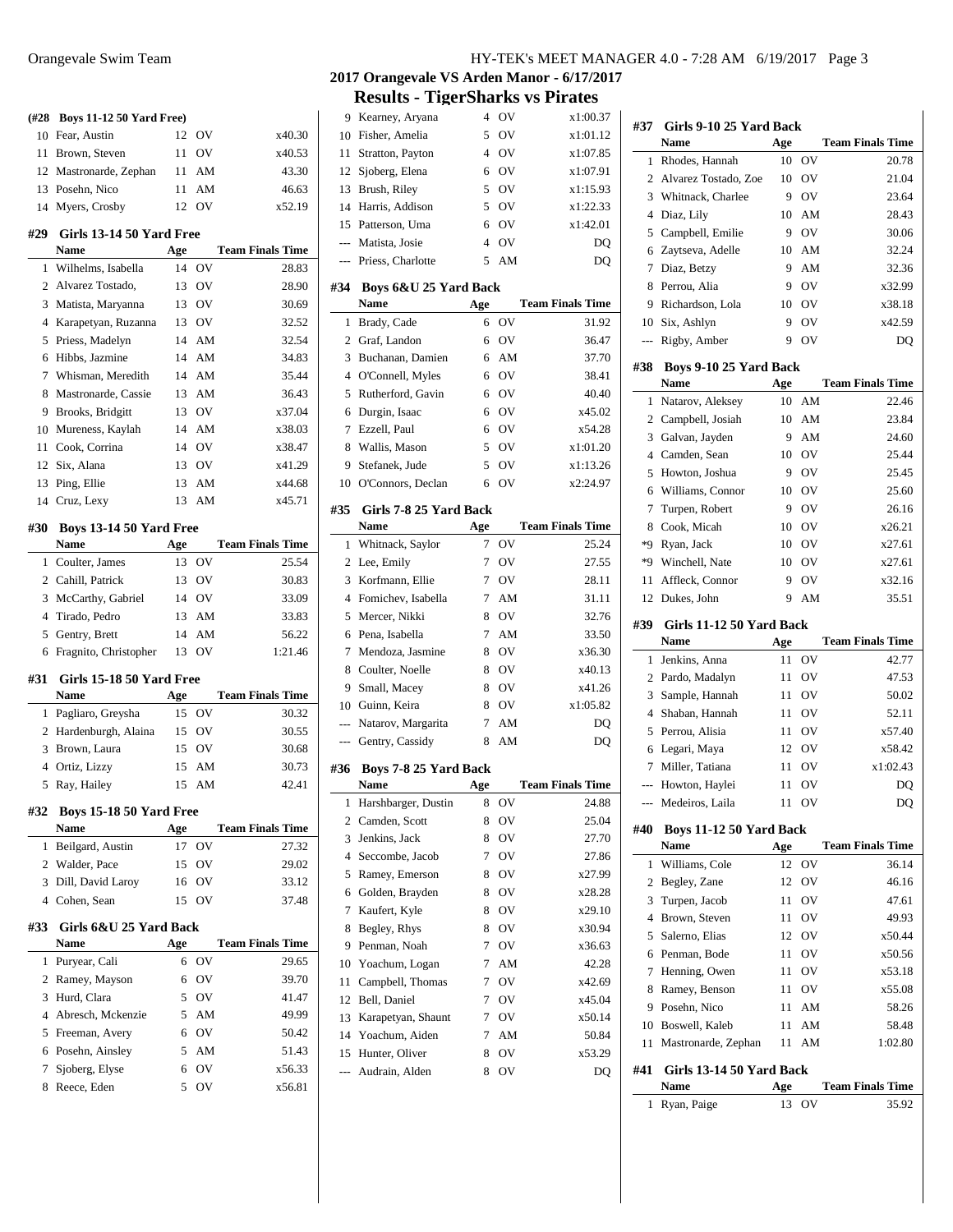| (#41                     | <b>Girls 13-14 50 Yard Back)</b>        |                  |          |                         |
|--------------------------|-----------------------------------------|------------------|----------|-------------------------|
| 2                        | Priess, Madelyn                         |                  | 14 AM    | 41.06                   |
| 3                        | Brown, Sara                             |                  | 13 OV    | 41.35                   |
|                          | 4 Karapetyan, Ruzanna                   |                  | 13 OV    | 41.38                   |
| 5                        | Bernino, Hannah                         |                  | 13 OV    | 41.99                   |
|                          | 6 Solis, Luisa                          |                  | 13 OV    | x42.05                  |
|                          | 7 Ping, Ellie                           | 13               | AM       | 57.10                   |
|                          | --- Whisman, Meredith                   | 14               | AM       | DQ                      |
|                          | #42 Boys 13-14 50 Yard Back             |                  |          |                         |
|                          | Name                                    | Age              |          | <b>Team Finals Time</b> |
| 1                        | Scollay, Cody                           |                  | 13 OV    | 34.52                   |
|                          | 2 McCarthy, Gabriel                     |                  | 14 OV    | 45.28                   |
| 3                        | Tirado, Pedro                           |                  | 13 AM    | 47.01                   |
|                          | 4 Gentry, Brett                         |                  | 14 AM    | 1:10.05                 |
|                          | --- Fragnito, Christopher               |                  | 13 OV    | DQ                      |
|                          | #43 Girls 15-18 50 Yard Back            |                  |          |                         |
|                          | Name                                    | Age              |          | <b>Team Finals Time</b> |
|                          | 1 Hardenburgh, Alaina                   |                  | 15 OV    | 34.93                   |
|                          | 2 Stinson, Amanda                       |                  | 16 OV    | 38.33                   |
|                          | #44 Boys 15-18 50 Yard Back             |                  |          |                         |
|                          | Name                                    | Age              |          | <b>Team Finals Time</b> |
| 1                        | Dill, David Arthur                      |                  | 17 OV    | 34.07                   |
|                          | 2 Dill, David Laroy                     |                  | 16 OV    | 44.66                   |
|                          | 3 Cohen, Sean                           |                  | 15 OV    | 55.48                   |
|                          |                                         |                  |          |                         |
|                          | #45 Girls 7-8 25 Yard Breast            |                  |          |                         |
|                          | Name                                    | Age              |          | <b>Team Finals Time</b> |
| 1                        | Tran, Sarah                             | 8                | OV       | 23.49                   |
|                          | 2 Mercer, Nikki                         |                  | 8 OV     | 34.36                   |
|                          | 3 Korfmann, Ellie                       |                  | 7 OV     | 40.79                   |
|                          | --- Fomichev, Isabella                  |                  | 7 AM     | DQ                      |
|                          | --- Pena, Isabella                      |                  | 7 AM     | DQ                      |
|                          | --- Whitnack, Saylor                    |                  | 7 OV     | DQ                      |
|                          | --- Magennis, Eva                       |                  | 8 OV     | DQ                      |
|                          | #46 Boys 7-8 25 Yard Breast             |                  |          |                         |
|                          | Name                                    | Age              |          | <b>Team Finals Time</b> |
| 1                        | Ramey, Emerson                          |                  | 8 OV     | 27.91                   |
|                          | 2 Golden, Brayden                       | 8 OV             |          | 30.68                   |
| 3                        | Posehn, Max                             | 8                | AM       | 33.09                   |
| 4                        | Penman, Wyatt                           | 8                | OV       | 38.54                   |
| 5                        | Matista, Dawson                         | 7                | OV       | 50.39                   |
| 6                        | Eisenbarth, Ryder                       | 7                | OV       | x56.37                  |
| $\overline{\phantom{a}}$ | Audrain, Alden                          | 8                | OV       | DQ                      |
| ---                      | Penman, Noah                            | 7                | OV       | DQ                      |
| $---$                    |                                         |                  |          | DQ                      |
|                          | Yoachum, Logan                          | $\boldsymbol{7}$ | AM       |                         |
|                          | --- Kaufert, Kyle                       | 8                | OV       | DQ                      |
| ---                      | Seccombe, Jacob                         | 7                | OV       | DQ                      |
|                          | --- Camden, Scott                       | 8                | OV       | DQ                      |
|                          | --- Bain, Jacoby                        | 8                | OV       | DQ                      |
|                          | --- Harshbarger, Dustin<br>Comer, Devan | 8<br>7           | OV<br>OV | DQ<br>DQ                |

## Orangevale Swim Team HY-TEK's MEET MANAGER 4.0 - 7:28 AM 6/19/2017 Page 4

# **2017 Orangevale VS Arden Manor - 6/17/2017 Results - TigerSharks vs Pirates**

| #47            | Girls 9-10 25 Yard Breast                 |     |                |                         |
|----------------|-------------------------------------------|-----|----------------|-------------------------|
|                | <b>Name</b>                               | Age |                | <b>Team Finals Time</b> |
| 1              | Kaufert, Kolby                            | 9   | OV             | 24.30                   |
| 2              | Coulter, Leigh Ann                        | 9   | OV             | 25.90                   |
| 3              | Wallis, Adalynn                           | 9   | OV             | 26.93                   |
| 4              | Owen, Spring                              | 10  | OV             | 29.55                   |
| 5              | Schively-Reyes, Helen                     | 10  | AM             | 33.55                   |
| 6              | Diaz, Betzy                               | 9   | AM             | 39.61                   |
| $\overline{a}$ | Brewer, Hailey                            | 9   | OV             | DQ                      |
| ---            | Brewer, Madison                           | 9   | OV             | DO                      |
| #48            | <b>Boys 9-10 25 Yard Breast</b>           |     |                |                         |
|                | <b>Name</b>                               | Age |                | <b>Team Finals Time</b> |
| 1              | Brooks, Parker                            | 10  | O <sub>V</sub> | 23.87                   |
| 2              | Seccombe, Adam                            | 9   | OV             | 24.30                   |
| 3              | Ryan, Jack                                | 10  | OV             | 24.64                   |
| 4              | Mercer, Brandon                           | 10  | OV             | 27.53                   |
| 5              | Campbell, Josiah                          | 10  | AM             | 29.99                   |
| 6              | Camden, Sean                              | 10  | OV             | x32.54                  |
| 7              | Myers, Cooper                             | 10  | OV             | x39.61                  |
| ---            | Diaz, Vicente                             | 9   | AM             | DQ                      |
| $\overline{a}$ | Natarov, Aleksey                          | 10  | AM             |                         |
| ---            | Dukes, John                               | 9   | AM             | DQ<br>DQ                |
|                |                                           |     |                |                         |
| #49            | Girls 11-12 50 Yard Breast                |     |                |                         |
|                | Name                                      | Age |                | <b>Team Finals Time</b> |
| 1              | Kliewer, Shay                             | 12  | OV             | 49.91                   |
| 2              | Sample, Hannah                            | 11  | OV             | 51.70                   |
| 3              | Black, Cameron                            | 11  | OV             | 54.85                   |
| 4              | Audrain, Elena                            | 11  | OV             | 59.28                   |
| 5              | Legari, Maya                              | 12  | OV             | x1:08.56                |
| ---            | Howton, Hannah                            | 11  | OV             | DQ                      |
| $---$          | Medeiros, Laila                           | 11  | OV             | DQ                      |
|                | Shaban, Hannah                            | 11  | OV             | DQ                      |
| #50            | <b>Boys 11-12 50 Yard Breast</b>          |     |                |                         |
|                | Name                                      | Age |                | <b>Team Finals Time</b> |
| 1              | Smith, Brennan                            | 11  | OV             | 45.36                   |
| $\overline{c}$ | Durgin, Elijah                            | 11  | OV             | 50.32                   |
| 3              | Eisenbarth, Tyler                         | 11  | OV             | 52.37                   |
| $\overline{4}$ | Ramey, Benson                             | 11  | OV             | 53.30                   |
| 5              | Henning, Owen                             | 11  | ov             | x1:00.11                |
| $---$          | Myers, Crosby                             | 12  | OV             | DQ                      |
|                | Salerno, Elias                            | 12  | OV             | DQ                      |
|                | Turpen, Jacob                             | 11  | OV             | DQ                      |
|                |                                           |     |                |                         |
| #51            | Girls 13-14 50 Yard Breast<br><b>Name</b> | Age |                | <b>Team Finals Time</b> |
| 1              | Ryan, Paige                               | 13  | OV             | 45.54                   |
| $\overline{c}$ | Mureness, Kaylah                          | 14  | AM             | 46.83                   |
| 3              | Mastronarde, Cassie                       | 13  | AM             | 48.22                   |
| $\overline{4}$ | Brooks, Bridgitt                          | 13  | OV             | 48.60                   |
| 5              | Hibbs, Jazmine                            | 14  | AM             | 50.98                   |
| 6              | Whisman, Meredith                         | 14  | AM             | 54.90                   |
| 7              | Cruz, Lexy                                | 13  | AM             | x1:06.31                |
| 8              | Ping, Ellie                               | 13  | AM             | x1:11.28                |
|                |                                           |     |                |                         |

| #52                      | Boys 13-14 50 Yard Breast          |           |    |                         |
|--------------------------|------------------------------------|-----------|----|-------------------------|
|                          | Name                               | Age       |    | <b>Team Finals Time</b> |
| 1                        | Cahill, Patrick                    | 13        | OV | 39.85                   |
| 2                        | Cullifer, Nevyn                    | 13        | AM | 40.15                   |
| 3                        | Scollay, Cody                      | 13        | OV | 41.02                   |
|                          | 4 Gentry, Brett                    | 14        | AM | 1:06.17                 |
| $\overline{\phantom{a}}$ | Tirado, Pedro                      | 13        | AM | DQ                      |
| ---                      | McCarthy, Gabriel                  | 14        | OV | DQ                      |
| #53                      | Girls 15-18 50 Yard Breast<br>Name | Age       |    | <b>Team Finals Time</b> |
| 1                        | Pagliaro, Greysha                  | 15        | OV | 38.37                   |
| 2                        | Hardenburgh, Alaina                | 15        | OV | 38.62                   |
| 3                        | Ortiz, Lizzy                       | 15        | AM | 42.42                   |
| 4                        | Ray, Hailey                        | 15        | AM | 57.77                   |
|                          |                                    |           |    |                         |
| #54                      | Boys 15-18 50 Yard Breast<br>Name  |           |    |                         |
|                          |                                    | Age<br>15 | OV | <b>Team Finals Time</b> |
| 1                        | Kliewer, Evan                      |           |    | 33.90                   |
| 2                        | Dill, David Laroy                  | 16        | OV | 45.83                   |
| 3                        | Cohen, Sean                        | 15        | OV | 51.94                   |
| #55                      | Girls 7-8 50 Yard Free             |           |    |                         |
|                          | <b>Name</b>                        | Age       |    | <b>Team Finals Time</b> |
| 1                        | Lee, Emily                         | 7         | OV | 52.07                   |
| $\overline{c}$           | Patterson, Kora                    | 8         | OV | 59.27                   |
| 3                        | Mendoza, Jasmine                   | 8         | OV | 1:04.75                 |
| $\overline{4}$           | Kearney, Aurora                    | 7         | OV | 1:05.29                 |
| 5                        | Reece, Nova                        | $\tau$    | OV | x1:06.32                |
| 6                        | Gabrielli, Elisa                   | 8         | OV | x1:21.46                |
| 7                        | Brush, Celeste                     | 7         | OV | x1:22.90                |
| #56                      | <b>Boys 7-8 50 Yard Free</b>       |           |    |                         |
|                          | Name                               | Age       |    | <b>Team Finals Time</b> |
| 1                        | Bell, Daniel                       | 7         | OV | 1:00.39                 |
| $\overline{c}$           | Begley, Rhys                       | 8         | OV | 1:00.70                 |
| 3                        | Penman, Noah                       | 7         | OV | 1:05.81                 |
| $\overline{4}$           | Dyer, Maxwell                      | 8         | OV | 1:17.60                 |
| 5                        | Hunter, Oliver                     | 8         | OV | x1:20.01                |
| 6                        | Bain, Jacoby                       | 8         | OV | x1:23.15                |
| 7                        | Karapetyan, Shaunt                 | 7         | OV | x1:42.05                |
| 8                        | Campbell, Thomas                   | 7         | OV | x1:51.07                |
| #57                      | Girls 9-10 50 Yard Free            |           |    |                         |
|                          | <b>Name</b>                        | Age       |    | <b>Team Finals Time</b> |
| 1                        | Alvarez Tostado, Zoe               | 10        | OV | 38.40                   |
| 2                        | Harshbarger, Vanessa               | 9         | OV | 48.87                   |
| 3                        | Diebele, Noelle                    | 9         | OV | 50.10                   |
| 4                        | Perrou, Alia                       | 9         | OV | 1:03.69                 |
| 5                        | Fragnito, Alyssa                   | 9         | OV | x1:04.17                |
| 6                        | Six, Ashlyn                        | 9         | OV | x1:29.08                |
| #58                      | Boys 9-10 50 Yard Free             |           |    |                         |
|                          | Name                               | Age       |    | <b>Team Finals Time</b> |
| 1                        | Golden, Nathaniel                  | 10        | OV | 33.85                   |
| 2                        | Scollay, Tyler                     | 10        | OV | 38.07                   |
| 3                        | Tran, Nicolas                      | 9         | OV | 39.03                   |
| 4                        | Pitnikoff, Jackson                 | 10        | OV | 39.06                   |
| 5                        | Cook, Micah                        | 10        | OV | x44.24                  |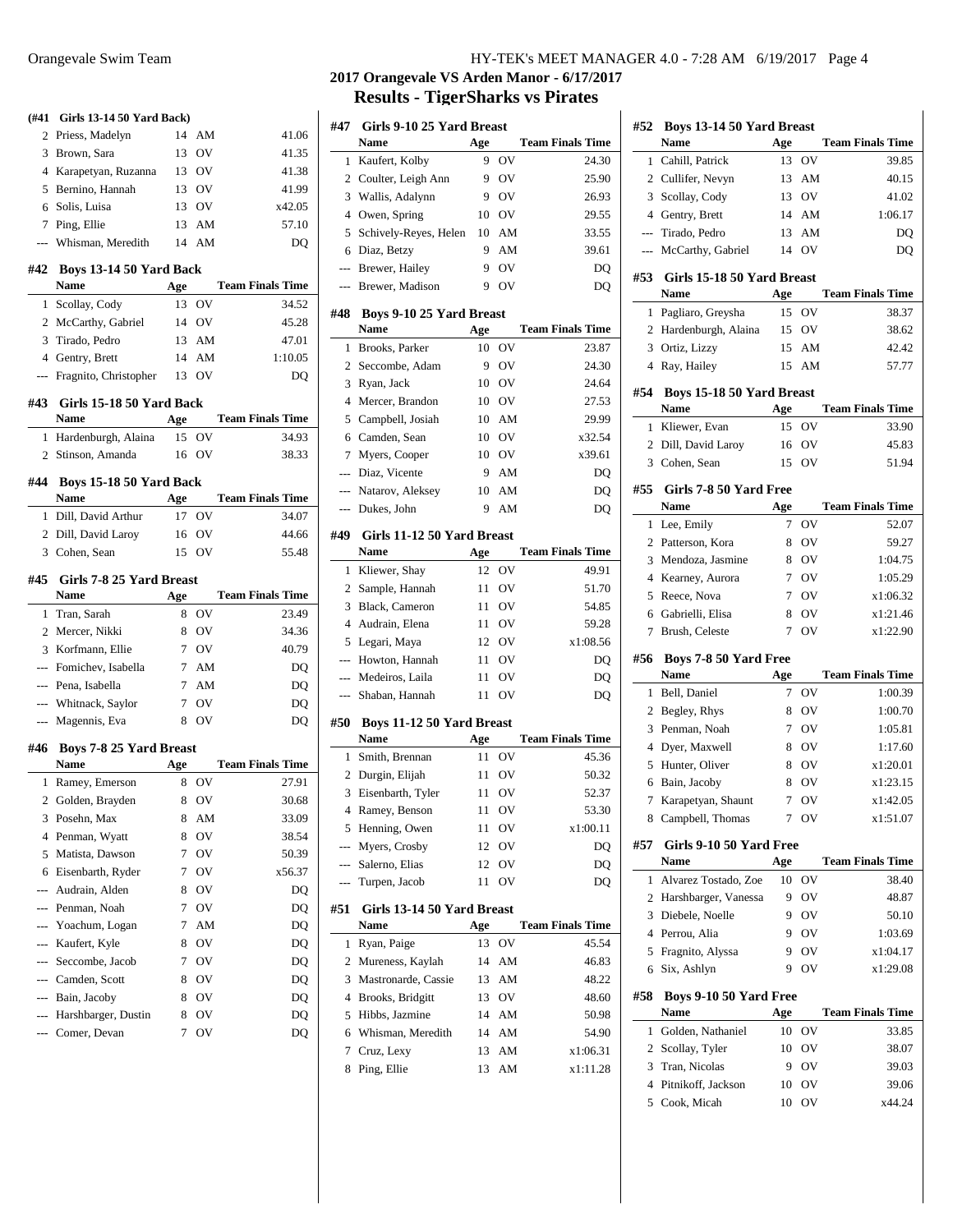| (#58           | Boys 9-10 50 Yard Free)                        |           |           |                         |
|----------------|------------------------------------------------|-----------|-----------|-------------------------|
| 6              | Howton, Joshua                                 | 9         | OV        | x47.59                  |
| 7              | Espinoza, Jonathon                             | 10        | <b>OV</b> | x57.90                  |
| 8              | Winchell, Nate                                 | 10        | OV        | x58.54                  |
| 9              | Pardo, Joseph                                  | 10        | OV        | x1:23.33                |
| #59            | Girls 11-12 100 Yard Free                      |           |           | <b>Team Finals Time</b> |
|                | Name                                           | Age<br>11 | - OV      | 1:13.66                 |
| 1<br>2         | Tran, Theresa                                  | 12        |           |                         |
|                | Cammarota, Emma                                |           | - OV      | 1:24.28                 |
| 3              | Pardo, Madalyn                                 |           | 11 OV     | 1:28.76                 |
|                | 4 Brackett, Christalina                        |           | 12 OV     | 1:29.84                 |
| 5              | Medeiros, Laila                                | 11        | - OV      | x1:36.92                |
| 6              | Wallis, Ella                                   | 11        | <b>OV</b> | x1:47.85                |
| 7              | Howton, Haylei                                 | 11        | <b>OV</b> | x2:21.96                |
| #60            | <b>Boys 11-12 100 Yard Free</b><br><b>Name</b> | Age       |           | <b>Team Finals Time</b> |
| 1              | Gabrielli, Marcello                            | 12        | OV        | 1:13.44                 |
| 2              | Harshbarger, Cyrus                             | 11        | - OV      | 1:19.08                 |
| 3              | Miller, Bob                                    |           | 12 OV     | 1:27.09                 |
| 4              | Brown, Steven                                  |           | 11 OV     | 1:28.70                 |
| 5              | Hunter, Thomas                                 |           | 12 OV     | x1:29.32                |
| 6              | Penman, Bode                                   |           | 11 OV     | x1:32.02                |
| 7              | Fear, Austin                                   |           | 12 OV     | x1:32.48                |
| 8              | Turpen, Jacob                                  |           | 11 OV     | x1:38.50                |
| 9.             | Mastronarde, Zephan                            | 11        | AM        | 1:45.55                 |
| 10             | Boswell, Kaleb                                 | 11        | AM        | 1:47.03                 |
| #61            | <b>Girls 13-14 100 Yard Free</b>               |           |           |                         |
|                | Name                                           | Age       |           | <b>Team Finals Time</b> |
| 1              | Matista, Maryanna                              |           | 13 OV     | 1:06.93                 |
| 2              | Karapetyan, Ruzanna                            |           | 13 OV     | 1:12.36                 |
| 3              | Bernino, Hannah                                |           | 13 OV     | 1:14.86                 |
| 4              | Solis, Luisa                                   |           | 13 OV     | 1:18.82                 |
| 5              | Mureness, Kaylah                               |           | 14 AM     | 1:22.56                 |
| 6              | Brooks, Bridgitt                               |           | 13 OV     | x1:27.43                |
| 7              | Six, Alana                                     | 13        | <b>OV</b> | x1:31.98                |
| #62            | <b>Boys 13-14 100 Yard Free</b><br>Name        | Age       |           | <b>Team Finals Time</b> |
| 1              | Coulter, James                                 | 13        | OV        | 1:00.21                 |
| $\overline{c}$ | Cullifer, Nevyn                                | 13        | AM        | 1:04.22                 |
| 3              | Scollay, Cody                                  | 13        | OV        | 1:05.25                 |
|                | 4 Black, Ethan                                 | 13        | <b>OV</b> | 1:07.41                 |
| 5              | Fragnito, Christopher                          | 13        | OV        | 2:57.13                 |
| #63            | <b>Girls 15-18 100 Yard Free</b>               |           |           |                         |
|                | Name                                           | Age       |           | <b>Team Finals Time</b> |
| 1              | Ortiz, Lizzy                                   | 15        | AM        | 1:09.97                 |
| $\overline{2}$ | Brown, Laura                                   | 15        | OV        | 1:09.98                 |
| 3              | Stinson, Amanda                                | 16        | OV        | 1:10.10                 |
| #64            | <b>Boys 15-18 100 Yard Free</b>                |           |           |                         |
|                | Name                                           | Age       |           | <b>Team Finals Time</b> |
| 1              | Beilgard, Austin                               | 17        | OV        | 57.76                   |
| 2              | Dill, David Arthur                             | 17        | OV        | 1:02.33                 |
| 3              | Walder, Pace                                   | 15        | OV        | 1:07.64                 |
|                |                                                |           |           |                         |

## Orangevale Swim Team HY-TEK's MEET MANAGER 4.0 - 7:28 AM 6/19/2017 Page 5

### **2017 Orangevale VS Arden Manor - 6/17/2017 Results - TigerSharks vs Pirates**  $\overline{1}$

| #65            | Girls 7-8 25 Yard Fly                 |     |                               |                         |
|----------------|---------------------------------------|-----|-------------------------------|-------------------------|
|                | Name                                  | Age |                               | <b>Team Finals Time</b> |
| 1              | Whitnack, Saylor                      | 7   | OV                            | 29.68                   |
| 2              | Korfmann, Ellie                       | 7   | OV                            | 30.34                   |
| 3              | Small, Macey                          | 8   | ov                            | 32.59                   |
| 4              | Mendoza, Jasmine                      | 8   | OV                            | 39.59                   |
| 5              | Mercer, Nikki                         | 8   | OV                            | x39.60                  |
| 6              | Coulter, Noelle                       | 8   | OV                            | x40.08                  |
| $\overline{a}$ | Pena, Isabella                        | 7   | AM                            | DQ                      |
| ---            | Priess, Evangeline                    | 7   | AM                            | DQ                      |
| $---$          | Tran, Sarah                           | 8   | OV                            | DQ                      |
| ---            | Guinn, Keira                          | 8   | OV                            | DQ                      |
|                |                                       |     |                               |                         |
| #66            | Boys 7-8 25 Yard Fly<br>Name          | Age |                               | <b>Team Finals Time</b> |
| 1              | Stratton, Wyatt                       | 8   | $\overline{\text{O}}\text{V}$ | 27.97                   |
| 2              | Jenkins, Jack                         | 8   | ov                            | 28.95                   |
| 3              | Brady, Nolan                          | 8   | OV                            | 29.12                   |
| $\overline{4}$ | Posehn, Max                           | 8   | AM                            | 33.24                   |
| 5              | Comer, Devan                          | 7   | OV                            | 46.35                   |
| 6              |                                       | 8   | OV                            |                         |
| $---$          | Dyer, Samuel<br>Matista, Dawson       | 7   | OV                            | x55.95                  |
| $\overline{a}$ | Yoachum, Aiden                        | 7   | AM                            | DQ                      |
| $---$          |                                       | 7   | O <sub>V</sub>                | DQ                      |
|                | Campbell, Thomas<br>Eisenbarth, Ryder | 7   | OV                            | DQ<br>DQ                |
|                |                                       |     |                               |                         |
| #67            | Girls 9-10 25 Yard Fly                |     |                               |                         |
|                | Name                                  | Age |                               | <b>Team Finals Time</b> |
| 1              | Coulter, Leigh Ann                    | 9   | OV                            | 20.66                   |
| $\overline{c}$ | Alvarez Tostado, Zoe                  | 10  | OV                            | 21.44                   |
| 3              | Whitnack, Charlee                     | 9   | OV                            | 23.53                   |
| $\overline{4}$ | Kaufert, Kolby                        | 9   | OV                            | 24.26                   |
| 5              | Owen, Spring                          | 10  | OV                            | x24.68                  |
| 6              | Diaz, Lily                            | 10  | AM                            | 31.80                   |
| ---            | Zaytseva, Adelle                      | 10  | AM                            | DQ                      |
| ---            | Harshbarger, Vanessa                  | 9   | OV                            | DQ                      |
|                | Schively-Reyes, Helen                 | 10  | AM                            | DQ                      |
| #68            | <b>Boys 9-10 25 Yard Fly</b>          |     |                               |                         |
|                | Name                                  | Age |                               | <b>Team Finals Time</b> |
| 1              | Golden, Nathaniel                     | 10  | OV                            | 17.94                   |
| 2              | Pitnikoff, Jackson                    | 10  | ov                            | 20.66                   |
| 3              | Seccombe, Adam                        | 9   | OV                            | 21.64                   |
| $\overline{4}$ | <b>Brooks</b> , Parker                | 10  | OV                            | 21.84                   |
| 5              | Tran, Nicolas                         | 9   | OV                            | x25.01                  |
|                | 6 Galvan, Jayden                      | 9   | AM                            | 29.85                   |
| $\tau$         | Camden, Sean                          | 10  | OV                            | x31.80                  |
| 8              | Diaz, Vicente                         | 9   | AM                            | 39.40                   |
|                |                                       |     |                               |                         |
| #69            | Girls 11-12 50 Yard Fly<br>Name       | Age |                               | <b>Team Finals Time</b> |
| 1              | Jenkins, Anna                         | 11  | OV                            | 40.36                   |
| 2              | Odom, Kristen                         | 12  | OV                            | 44.03                   |
| 3              | Bernino, Lucy                         | 11  | ov                            | 49.17                   |
| $\overline{4}$ | Legari, Maya                          | 12  | OV                            | 57.67                   |
| 5              | Miller, Tatiana                       | 11  | OV                            | x1:04.10                |
| 6              | Wallis, Ella                          | 11  | OV                            | x1:05.46                |
| 7              | Howton, Hannah                        | 11  | OV                            | x1:07.99                |
|                |                                       |     |                               |                         |

|                | Shafer, Sierra                        | 12    | ov           | DQ                                 |
|----------------|---------------------------------------|-------|--------------|------------------------------------|
| $---$          | Perrou, Alisia                        | 11    | OV           | DQ                                 |
|                | #70 Boys 11-12 50 Yard Fly<br>Name    | Age   |              | <b>Team Finals Time</b>            |
| 1.             | Matista, Matthew                      | 12    | OV           | 31.46                              |
|                | 2 Durgin, Elijah                      | 11    | OV           | 34.55                              |
|                | 3 Williams, Cole                      | 12    | OV           | 37.61                              |
|                | 4 Harshbarger, Cyrus                  | 11    | OV           | 42.89                              |
| ---            | Boswell, Kaleb                        | 11    | AM           | DQ                                 |
|                |                                       |       |              |                                    |
| #71            | Girls 13-14 50 Yard Fly               |       |              |                                    |
|                | Name                                  | Age   |              | <b>Team Finals Time</b>            |
| 1              | Wilhelms, Isabella                    | 14    | OV           | 31.28                              |
| $\overline{2}$ | Alvarez Tostado,                      | 13    | OV           | 32.34                              |
|                | 3 Priess, Madelyn                     | 14    | AM           | 34.55                              |
| $\overline{4}$ | Ryan, Paige                           | 13    | OV           | 39.11                              |
| 5              | Brown, Sara                           | 13    | OV           | 42.12                              |
|                | 6 Cook, Corrina                       | 14    | OV           | x1:02.50                           |
| $---$          | Solis, Luisa                          | 13    | OV           | DO                                 |
| #72            | <b>Boys 13-14 50 Yard Fly</b>         |       |              |                                    |
|                | <b>Name</b>                           | Age   |              | <b>Team Finals Time</b>            |
| 1              | Black, Ethan                          | 13    | OV           | 30.17                              |
|                | 2 Cahill, Patrick                     | 13    | OV           | 33.47                              |
| 3              | Cullifer, Nevyn                       | 13    | AM           | 36.72                              |
|                |                                       |       |              |                                    |
|                | #73 Girls 15-18 50 Yard Fly           |       |              |                                    |
|                | Name                                  | Age   |              | <b>Team Finals Time</b>            |
| 1              | Brown, Laura                          | 15    | OV           | 37.35                              |
|                | 2 Pagliaro, Greysha                   | 15    | OV           | 40.34                              |
| 3              | Ray, Hailey                           | 15    | AM           | 51.38                              |
|                |                                       |       |              |                                    |
| #74            | <b>Boys 15-18 50 Yard Fly</b>         |       |              |                                    |
|                | Name                                  | Age   |              | <b>Team Finals Time</b>            |
| 1              | Kliewer, Evan                         | 15    | OV           | 28.71                              |
| $\overline{2}$ | Dill, David Arthur                    | 17    | OV           | 28.98                              |
| 3              | Walder, Pace                          | 15    | OV           | 35.98                              |
| #75            |                                       |       |              |                                    |
|                | Girls 7-8 100 Yard Free Relay<br>Team | Relay |              | <b>Finals Time</b>                 |
| 1              | OV                                    |       | А            | 1:37.52                            |
|                | Patterson, Kora 8                     |       |              | Reece, Nova 7                      |
|                | Whitnack, Saylor 7                    |       |              | Tran, Sarah 8                      |
|                | 2 OV                                  |       | B            | 1:52.90                            |
|                | Kearney, Aurora 7                     |       |              | Mendoza, Jasmine 8                 |
|                | Lee, Emily 7                          |       |              | Mercer, Nikki 8                    |
| 3              | AM                                    |       | А            | 1:55.17                            |
|                | Priess, Evangeline 7                  |       |              | Fomichev, Isabella 7               |
|                | Pena, Isabella 7                      |       |              | Natarov, Margarita 7               |
| 4              | <b>OV</b>                             |       | C            | 2:24.22                            |
|                | Brush, Celeste 7                      |       |              | Gabrielli, Elisa 8                 |
|                | Small, Macey 8                        |       |              | Coulter, Noelle 8                  |
|                |                                       |       |              |                                    |
| #76            | Boys 7-8 100 Yard Free Relay          |       |              |                                    |
|                | Team                                  |       | <b>Relay</b> | <b>Finals Time</b>                 |
| 1              | O <sub>V</sub>                        |       | A            | 1:24.76                            |
|                | Golden, Brayden 8<br>Jenkins, Jack 8  |       |              | Penman, Wyatt 8<br>Camden, Scott 8 |